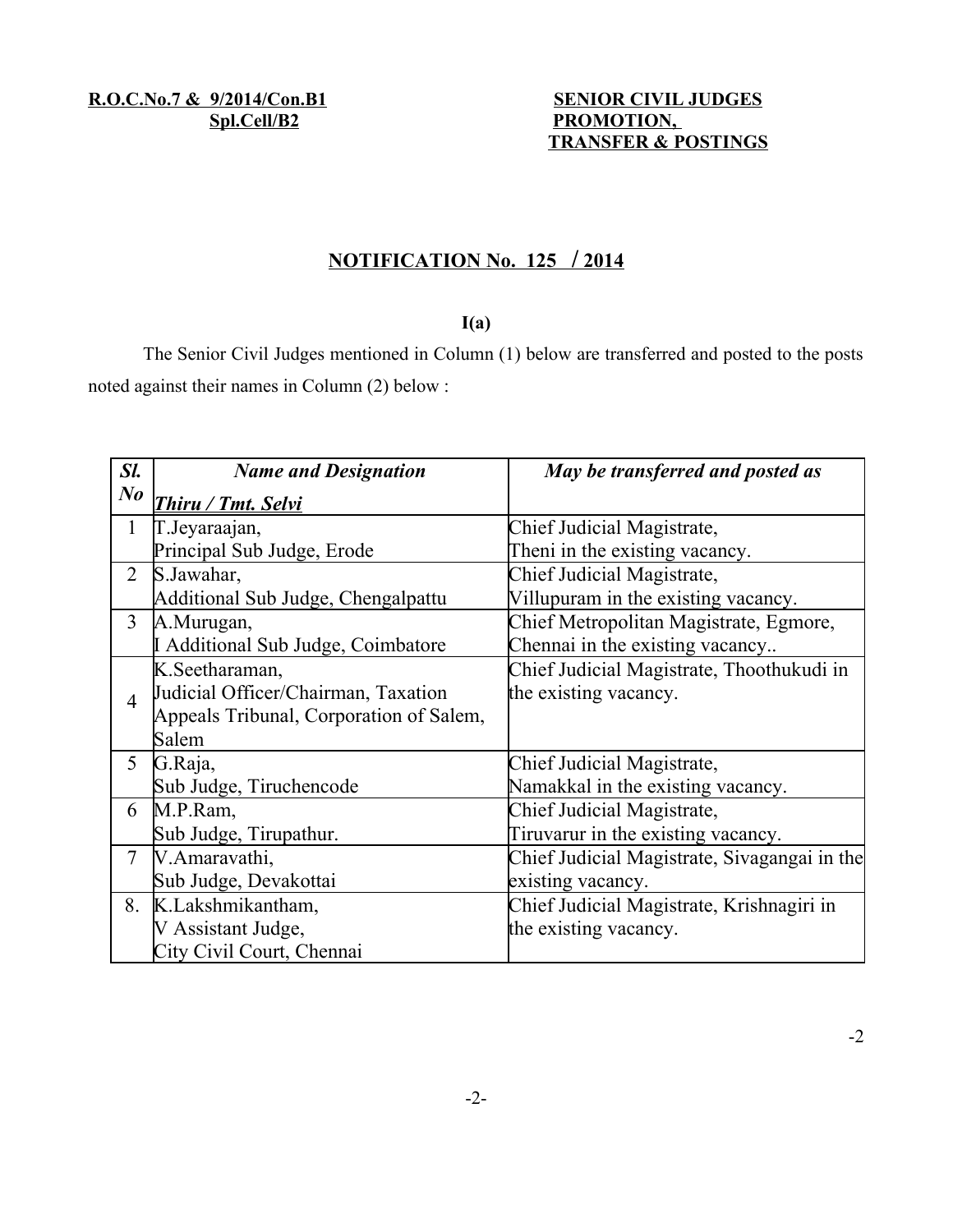| Sl.            | <b>Name and Designation</b>               | May be transferred and posted as           |
|----------------|-------------------------------------------|--------------------------------------------|
| $\bm{N}\bm{o}$ | <b>Thiru / Tmt. Selvi</b>                 |                                            |
| 9              | N.Muralidharan,                           | Chief Judicial Magistrate, Coimbatore in   |
|                | Special Judge,                            | the existing vacancy                       |
|                | Special Court for trial of Cases under    |                                            |
|                | Prevention of Corruption Act, Coimbatore. |                                            |
|                | 10. K.Singaraj,                           | Chief Judicial Magistrate, Nagapattinam in |
|                | Sub Judge, Periyakulam.                   | the existing vacancy                       |
|                | 11. Y. Gladstone Blessed Tagore,          | Chief Judicial Magistrate,                 |
|                | Sub Judge, Virudhunagar.                  | Pudukottai in the existing vacancy         |
|                | 12. V.V. Thaniyarasu,                     | Chief Judicial Magistrate, Kanniyakumari   |
|                | Sub Judge, Pudukottai.                    | at Nagercoil in the existing vacancy       |
|                | 13. S.Sivakadatcham,                      | Chief Judicial Magistrate,                 |
|                | Special Sub Judge,                        | Vellore in the existing vacancy            |
|                | Special Sub Court to deal with LAOP       |                                            |
|                | Cases, Vellore.                           |                                            |
|                | 14. M.Mohamed Jiyaputheen,                | Chief Judicial Magistrate,                 |
|                | Sub Judge, Perundurai.                    | Karur in the existing vacancy              |
|                | 15. A.Leyahath Ali,                       | Chief Judicial Magistrate,                 |
|                | Special Sub Judge,                        | Thanjavur at Kumbakonam in the existing    |
|                | Special Court to deal with MCOP Cases,    | vacancy                                    |
|                | Dindigul.                                 |                                            |
|                | 16. P. Jayaraj,                           | Chief Judicial Magistrate,                 |
|                | Principal Sub Judge, Tiruchirappalli.     | Cuddalore in the existing vacancy          |
|                | 17. B.Rajavel,                            | Chief Judicial Magistrate,                 |
|                | Sub Judge, Pollachi,                      | Dindigul in the existing vacancy.          |
|                | 18. V.Rajasekaran,                        | Chief Judicial Magistrate,                 |
|                | Special Judge No.I,                       | Madurai in the existing vacancy            |
|                | Jayamkondam.                              |                                            |
| 19             | K.Babu,                                   | Chief Judicial Magistrate,                 |
|                | LAdditional Sub Judge, Erode              | Salem in the existing vacancy.             |

-3-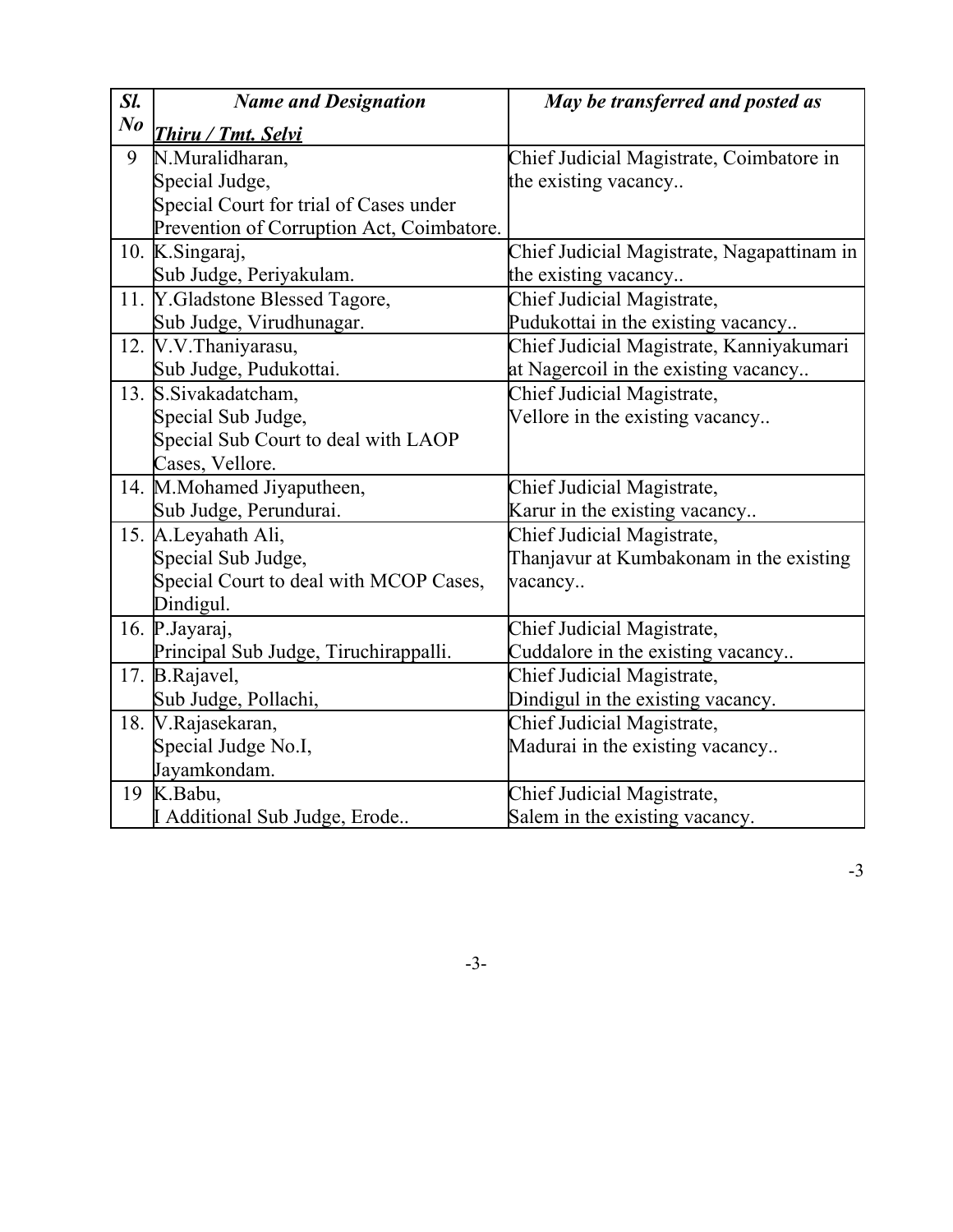| Sl.     | <b>Name and Designation</b>              | May be transferred and posted as           |
|---------|------------------------------------------|--------------------------------------------|
| $N_{0}$ | Thiru / Tmt. Selvi                       |                                            |
|         | 20. John R.D. Santhosham,                | Chief Judicial Magistrate, Virudhunagar at |
|         | Sub Judge, Aruppukkottai.                | Srivilliputhur in the existing vacancy.    |
|         | 21. P.Murugaiah,                         | Chief Judicial Magistrate,                 |
|         | Sub Judge, Kuzhithurai.                  | Ramanathapuram in the existing vacancy     |
|         | 22. G.Kumanan,                           | Chief Judicial Magistrate, Dharmapuri in   |
|         | VII Assistant Judge,                     | the existing vacancy                       |
|         | City Civil Court, Chennai.               |                                            |
|         | 23. M.Sridhar,                           | Chief Judicial Magistrate, Tiruchirappalli |
|         | Special Judge,                           | in the existing vacancy                    |
|         | Special Court for trial of cases under   |                                            |
|         | Prevention of Corruption Act,            |                                            |
|         | Tiruchirappalli.                         |                                            |
|         | 24. C.Kumarasaravanan,                   | Chief Judicial Magistrate, Kancheepuram    |
|         | Sub Judge, Ariyalur.                     | at Chengalpattu in the existing vacancy    |
|         | 25. M.Sanjeevi Baskar,                   | Chief Judicial Magistrate, Perambalur in   |
|         | Principal Sub Judge, Krishnagiri.        | the existing vacancy                       |
|         | 26 A.Subramanian,                        | Thiru<br>Sub Judge, Ariyalur vice          |
|         | Additional Member(Judicial),             | C.Kumarasaravanan, transferred.            |
|         | Tamil Nadu Sales Tax Appellate Tribunal, |                                            |
|         | Madurai                                  |                                            |
|         | 27 D.V.Anand,                            | Thiru<br>Sub Judge, Perundurai vice        |
|         | Additional Sub Judge, Tiruvannamalai.    | A.Mohamed Jiyaputheen, transferred.        |
| 28      | Shanthi Chezhian,                        | Principal Sub Judge, Thenkasi vice Thiru   |
|         | Special Sub Judge, Special sub Court to  | N.Manivannan, transferred.                 |
|         | deal with MCOP Cases, Thanjavur.         |                                            |
| 29      | A.Geetha,                                | Special Sub Judge,                         |
|         | Additional Sub Judge, Thanjavur.         | Special Sub Court to deal with MCOP        |
|         |                                          | Cases, Thanjavur vice<br>Ms.Shanthi        |
|         |                                          | Chezhian, transferred.                     |

-4-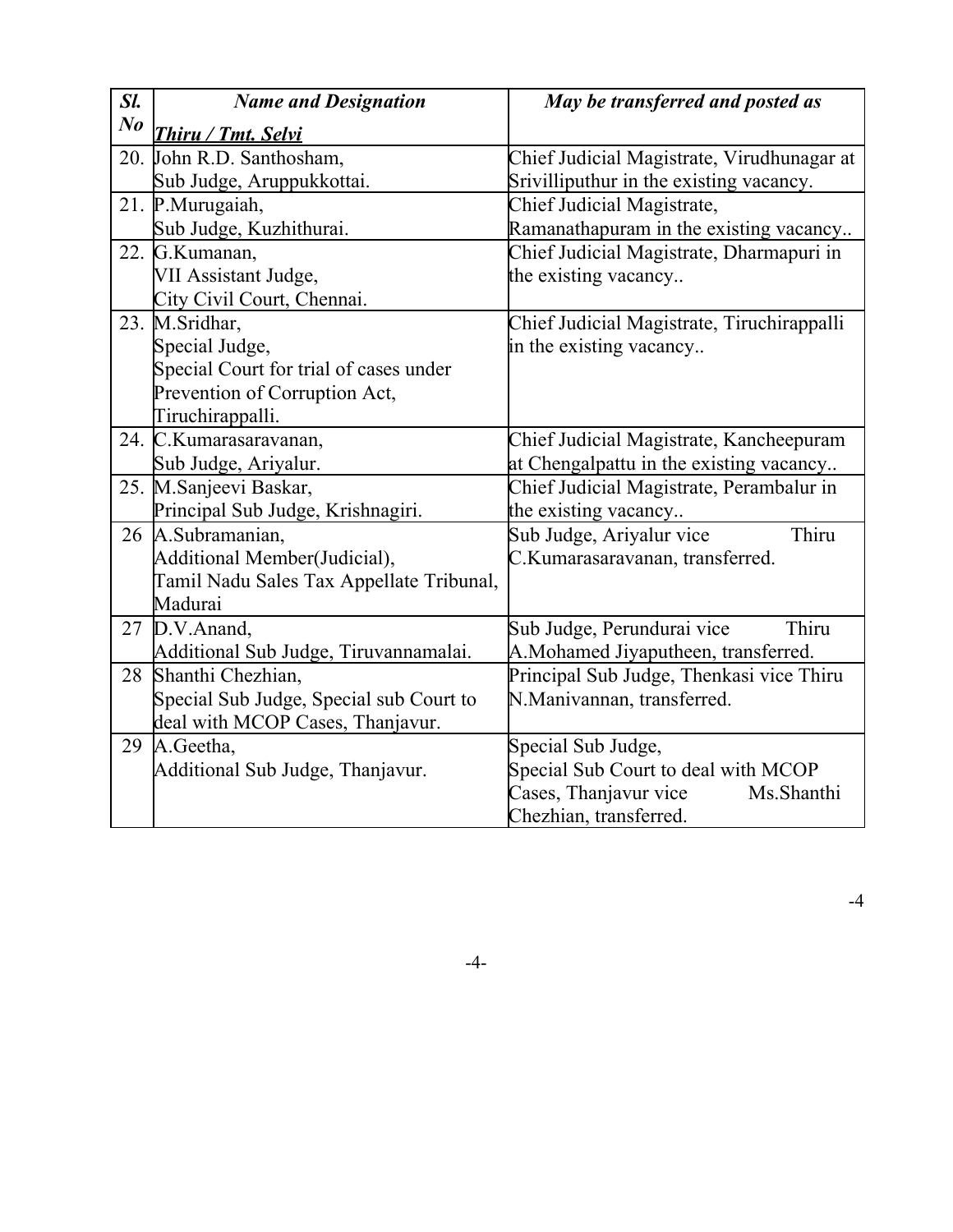| Sl.        | <b>Name and Designation</b>               | May be transferred and posted as            |
|------------|-------------------------------------------|---------------------------------------------|
| $\bm{N}$ o | <u>Thiru / Tmt. Selvi</u>                 |                                             |
| 30         | S.Padmanabhan,                            | Principal Sub Judge,                        |
|            | Secretary, District Legal Services        | Salem in the existing vacancy.              |
|            | Authority, Dindigul.                      |                                             |
| 31         | P.Karunanidhi,                            | Thiru<br>Sub Judge, Tiruchengode vice       |
|            | Sub Judge, Pattukottai.                   | G.Raja, transferred.                        |
|            | $\overline{32}$   V. Padmanabhan,         | Special Judge,                              |
|            | Additional Chief Judicial Magistrate,     | Special Court for trial of Cases under      |
|            | Kumbakonam.                               | Prevention of Corruption Act,               |
|            |                                           | Tiruchirappalli vice<br>Thiru               |
|            |                                           | M.Sridhar, transferred.                     |
| 33         | A.S.Ravi,                                 | Sub Judge, Neyveli vice                     |
|            | I Additional Sub Judge, Nagercoil.        | Ms.K.S.Jayamangalam, transferred.           |
|            | 34 S.Nagarajan,                           | Principal Sub Judge, Erode vice Thiru T.    |
|            | Judicial Officer / Chairman,              | Jeyaraajan, transferred.                    |
|            | Taxation Appeals Tribunal, Corporation of |                                             |
|            | Erode, Erode.                             |                                             |
|            | 35 G.Bhuvaneswari,                        | I Additional Sub Judge, Erode vice Thiru    |
|            | Sub Judge, Bhavani.                       | K. Babu, transferred.                       |
|            | 36 M.Balakumar,                           | Thiru<br>Sub Judge, Pollachi vice           |
|            | Additional Sub Judge, Tenkasi.            | B.Rajavel, transferred.                     |
|            | 37 A.R.V.Ravi,                            | in the<br>Principal Sub Judge, Chengalpattu |
|            | Special Sub Judge-I,                      | existing vacancy.                           |
|            | Special Sub Court to deal with MCOP       |                                             |
|            | Cases, Villupuram.                        |                                             |
| 38         | N.Ramanathan,                             | Sub Judge, Bhavani vice                     |
|            | Special Sub Judge, Special Sub Court to   | Ms.G.Bhuvaneswari, transferred.             |
|            | deal with MCOP Cases, Tiruvannamalai.     |                                             |
| 39         | S.Govindarajan,                           | in<br>Sub Judge, Srivilliputhur             |
|            | Sub Judge, Dharmapuri.                    | the existing vacancy.                       |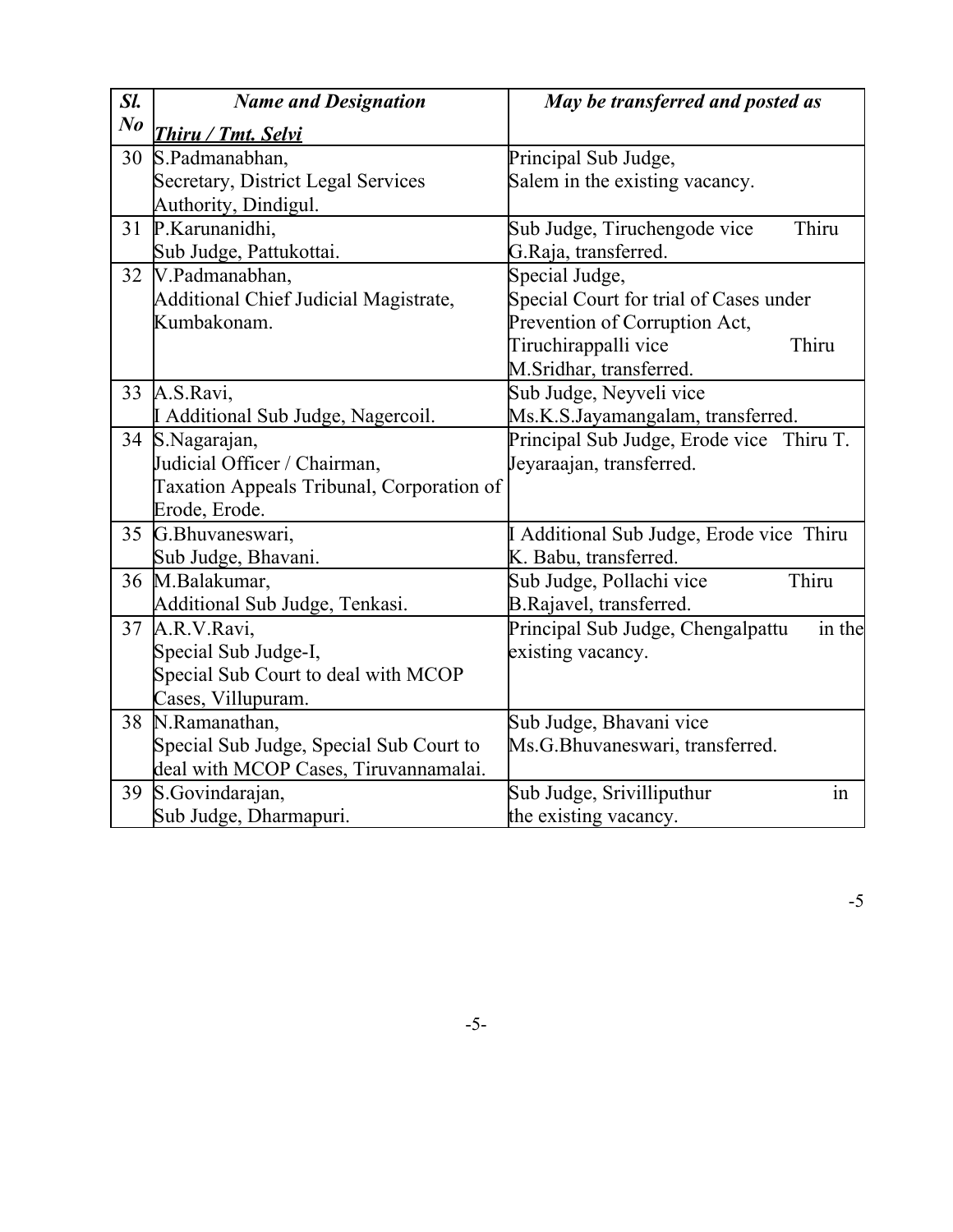| Sl.            | <b>Name and Designation</b>             | May be transferred and posted as            |
|----------------|-----------------------------------------|---------------------------------------------|
| N <sub>o</sub> | <b>Thiru / Tmt. Selvi</b>               |                                             |
| 40             | Irusan Poonguzhali,                     | Special Judge,                              |
|                | VIII Assistant Judge, City Civil Court, | Special Court for trial of cases under      |
|                | Chennai                                 | Prevention of Corruption Act, Chennai in    |
|                |                                         | the existing vacancy.                       |
|                | 41 N.Manivannan,                        | Thiru<br>Sub Judge, Pattukottai vice        |
|                | Principal Sub Judge, Tenkasi.           | P.Karunanidhi, transferred.                 |
|                | 42 M.Elavarasan,                        | Principal Sub Judge, Coimbatore<br>in       |
|                | II Additional Sub Judge, Coimbatore.    | the existing vacancy.                       |
| 43             | S.Raju,                                 | Principal Sub Judge, Nagercoil vice Thiru   |
|                | I Additional Sub Judge, Nagercoil.      | A.S.Ravi, transferred.                      |
| 44             | S.Ezhil,                                | Principal Sub Judge, Krishnagiri vice Thiru |
|                | Additional Special Judge,               | M.Sanjeevi Baskar, transferred.             |
|                | Krishnagiri.                            |                                             |
| 45             | S.Devanathan,                           | Principal Sub Judge, Tindivanam vice        |
|                | Additional Sub Judge, Tindivanam.       | Thiru Rama. Parthiban, transferred.         |
|                | 46 T.H.Mohammed Farooq,                 | IV Metropolitan Magistrate,                 |
|                | Sub Judge, Perambalur.                  | Saidapet, Chennai vice<br>Thiru             |
|                |                                         | K.Ganesan, transferred.                     |
|                | 47 S.Kanchana,                          | XVIII Assistant Judge,                      |
|                | Sub Judge, Vaniyambadi.                 | City Civil Court, Chennai vice Thiru L.     |
|                |                                         | Abrahamlincoln, transferred.                |
|                | 48 S.Abdul Malik,                       | XVII Assistant Judge,                       |
|                | Secretary, District Legal Services      | City Civil Court, Chennai vice Thiru. R.    |
|                | Authority, Thoothukudi.                 | Govindarajan, transferred.                  |
|                | 49 K.S.Jayamangalam,                    | XVI Assistant Judge, City Civil Court,      |
|                | Sub Judge, Neyveli.                     | Chennai vice<br>Thiru. K. Ravi,             |
|                |                                         | transferred.                                |
| 50             | L. Abrahamlincoln,<br><b>XVIII</b>      | XV Assistant Judge,                         |
|                | Assistant Judge,                        | City Civil Court, Chennai vice<br>Tmt.      |
|                | City Civil Court, Chennai               | G.T.Ambika, transferred.                    |

-6

-6-

| Sl.     | <b>Name and Designation</b>         | May be transferred and posted as      |
|---------|-------------------------------------|---------------------------------------|
| $N_{0}$ | Thiru / Tmt. Selvi                  |                                       |
|         | 51 Daniel Haridoss,                 | XIV Assistant Judge,                  |
|         | II Additional Sub Judge, Villupuram | City Civil Court, Chennaivice<br>Tmt. |
|         |                                     | K. Geetharani, transferred.           |
|         | 52 K. Ganesan,                      | XIII Assistant Judge,                 |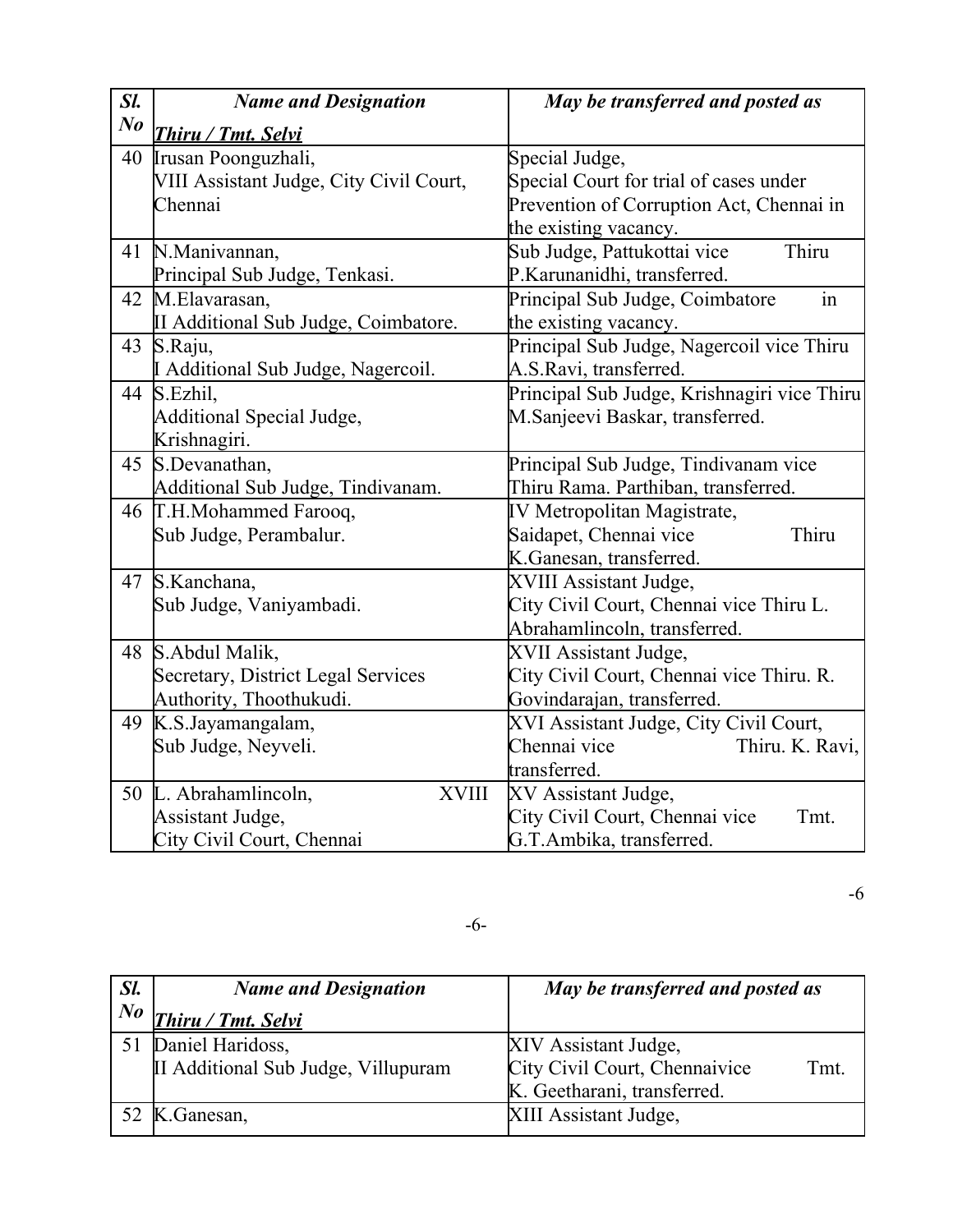| Sl.     | <b>Name and Designation</b>           | May be transferred and posted as        |
|---------|---------------------------------------|-----------------------------------------|
| $N_{0}$ | <b>Thiru / Tmt. Selvi</b>             |                                         |
|         | IV Metropolitan Magistrate, Saidapet, | Thiru<br>City Civil Court, Chennai vice |
|         | Chennai                               | R. Naraja, transferred.                 |
| 53      | R. Govindarajan,<br><b>XVII</b>       | XII Assistant Judge,                    |
|         | Assistant Judge,                      | City Civil Court, Chennai vice          |
|         | City Civil Court, Chennai             | Thiru. S. Elangovan, transferred.       |
|         | 54 K. Ravi,                           | XI Assistant Judge,                     |
|         | XVI Assistant Judge,                  | City Civil Court, Chennai vice          |
|         | City Civil Court, Chennai             | Thiru. S. Murugantham, transferred.     |
|         | 55 G.T.Ambika,<br>XV                  | X Assistant Judge,                      |
|         | Assistant Judge,                      | City Civil Court, Chennai vice          |
|         | City Civil Court, Chennai             | Thiru. N. Arunachalam, transferred.     |
|         | 56 K. Geetharani,                     | IX Assistant Judge,                     |
|         | XIV Assistant Judge,                  | City Civil Court, Chennai vice          |
|         | City Civil Court, Chennai             | Thiru. G. Subathiradevi, transferred.   |
|         | <b>XIII</b><br>57 R. Naraja,          | VIII Assistant Judge,                   |
|         | Assistant Judge,                      | City Civil Court, Chennai vice          |
|         | City Civil Court, Chennai             | Tmt. Irusan Poonguzhali, transferred.   |
| 58      | S. Elangovan,                         | VII Assistant Judge,                    |
|         | XII Assistant Judge,                  | City Civil Court, Chennai vice          |
|         | City Civil Court, Chennai             | Thiru. G. Kumanan, transferred.         |
| 59      | S. Murugantham,<br>XI                 | VI Assistant Judge,                     |
|         | Assistant Judge,                      | City Civil Court, Chennai vice          |
|         | City Civil Court, Chennai             | Thiru. Benjamin Joseph, transferred.    |
|         | $\overline{X}$<br>60 N. Arunachalam,  | V Assistant Judge,                      |
|         | Assistant Judge,                      | City Civil Court, Chennai vice          |
|         | City Civil Court, Chennai             | Thiru. K Lakshmikantham, transferred.   |
|         | 61 Ramaparthiban,                     | Prl IV Assistant Judge,                 |
|         | Sub Judge, Tindivanam.                | City Civil Court, Chennai vice          |
|         |                                       | Thiru. S. Natarajan, transferred.       |

-7-

| Sl.     | <b>Name and Designation</b> | May be transferred and posted as             |
|---------|-----------------------------|----------------------------------------------|
| $N_{0}$ | <b>Thiru / Tmt. Selvi</b>   |                                              |
|         | 62 G. Subathiradevi,        | IX III Assistant Judge,                      |
|         | Assistant Judge,            | City Civil Court, Chennai vice               |
|         | City Civil Court, Chennai   | Tmt. A. Balkis, transferred.                 |
|         | 63 P. Benjamin Joseph,      | VI II Assistant Judge,                       |
|         | Assistant Judge,            | City Civil Court, Chennai<br>$\bullet$<br>1n |

-7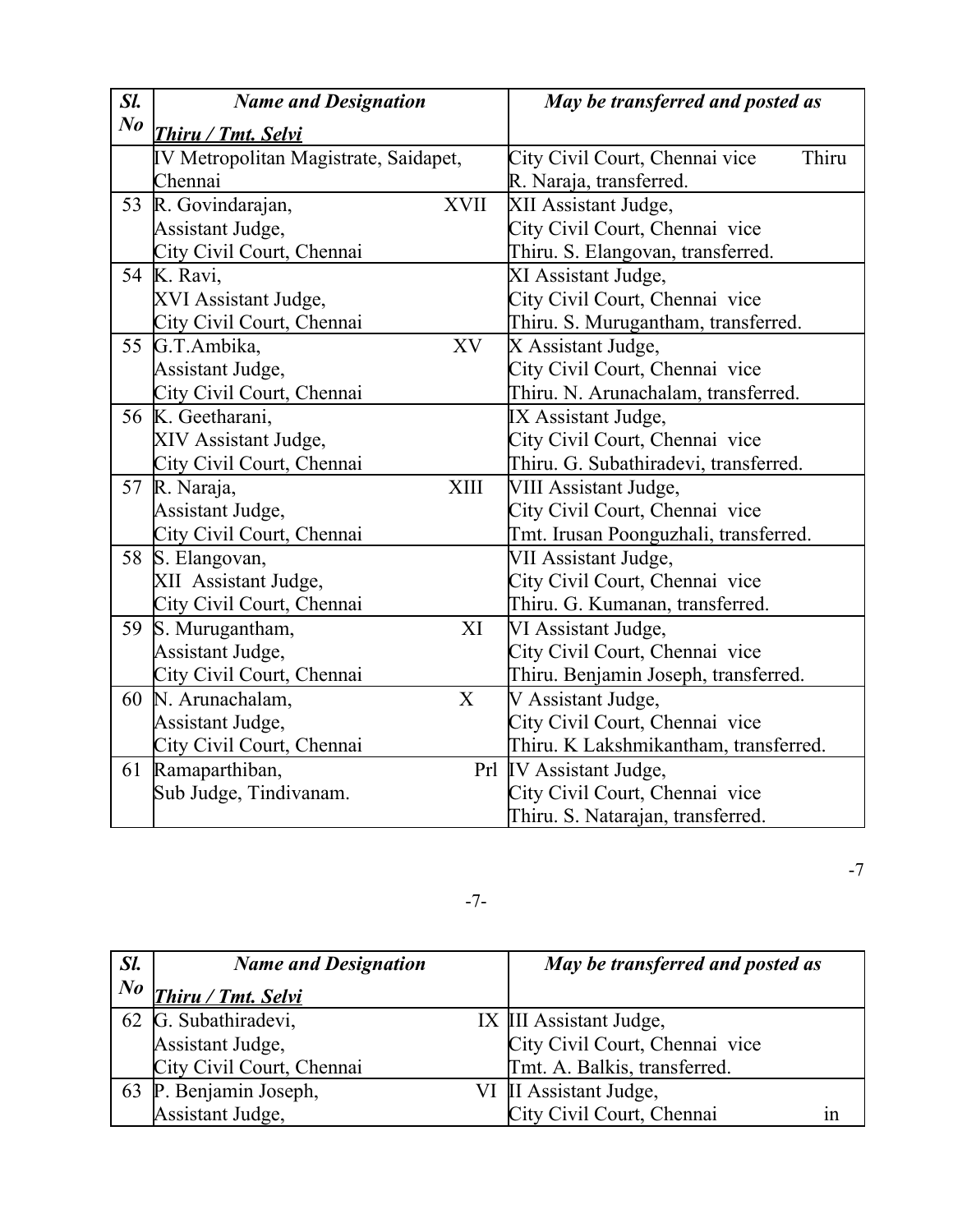| Sl.     | <b>Name and Designation</b>           |          | May be transferred and posted as             |
|---------|---------------------------------------|----------|----------------------------------------------|
| $N_{0}$ | <u>Thiru / Tmt. Selvi</u>             |          |                                              |
|         | City Civil Court, Chennai             |          | the existing vacancy.                        |
| 64      | A. Balkis,                            |          | III I Assistant Judge,                       |
|         | Assistant Judge,                      |          | City Civil Court, Chennai<br>1n              |
|         | City Civil Court, Chennai             |          | the existing vacancy.                        |
|         | 65 A.K.Mehbub Alikhan,                |          | III Additional Sub Judge, Tiruchirappalli    |
|         | Sub Judge, Paramakudi.                |          | Thiru C. Vijayakumar,<br>vice                |
|         |                                       |          | transferred.                                 |
| 66      | C. Vijayakumar,                       |          | III II Additional Sub Judge, Tiruchirappalli |
|         | Additional Sub Judge,                 |          | Thiru K. Ayyappan,<br>vice                   |
|         | Tiruchirappalli.                      |          | transferred.                                 |
| 67      | K. Ayyappan,                          | $\rm II$ | LAdditional Sub Judge, Tiruchirappalli       |
|         | Additional Sub Judge, Tiruchirappalli |          | Thiru K. Subramanian,<br><b>vice</b>         |
|         |                                       |          | transferred.                                 |
|         | 68 K. Subramanian,                    | I        | Principal Sub Judge, Tiruchirappalli vice    |
|         | Additional Sub Judge, Tiruchirappalli |          | Thiru P. Jayaraj, transferred.               |
| 69      | K.Poorna Jeya Anand,                  |          | Principal Sub Judge, Thanjavur<br>vice       |
|         | II Additional Sub Judge, Erode.       |          | Thiru. A. Dhanasekaran, transferred.         |
| 70      | A. Dhanasekaran,                      |          | Additional Sub Judge, Thanjavur,             |
|         | Principal Sub Judge, Thanjavur.       |          | vice Ms. A. Geetha, transferred.             |

## **I(b)**

The Hon'ble The Chief Justice is pleased to make the following appointment in the Madras High Court :

Thiru S. Natarajan, Senior Civil Judge, now functioning as IV Assistant Judge, City Civil Court, Chennai is transferred and posted on other duty as Master, High Court, Madras in the existing vacancy.

-8

### -8-

#### **II**

The Civil Judges mentioned in Column (1) below are promoted to the cadre of Senior Civil Judge and on promotion as Senior Civil Judges, they are posted to the posts mentioned against their names in Column (2) below :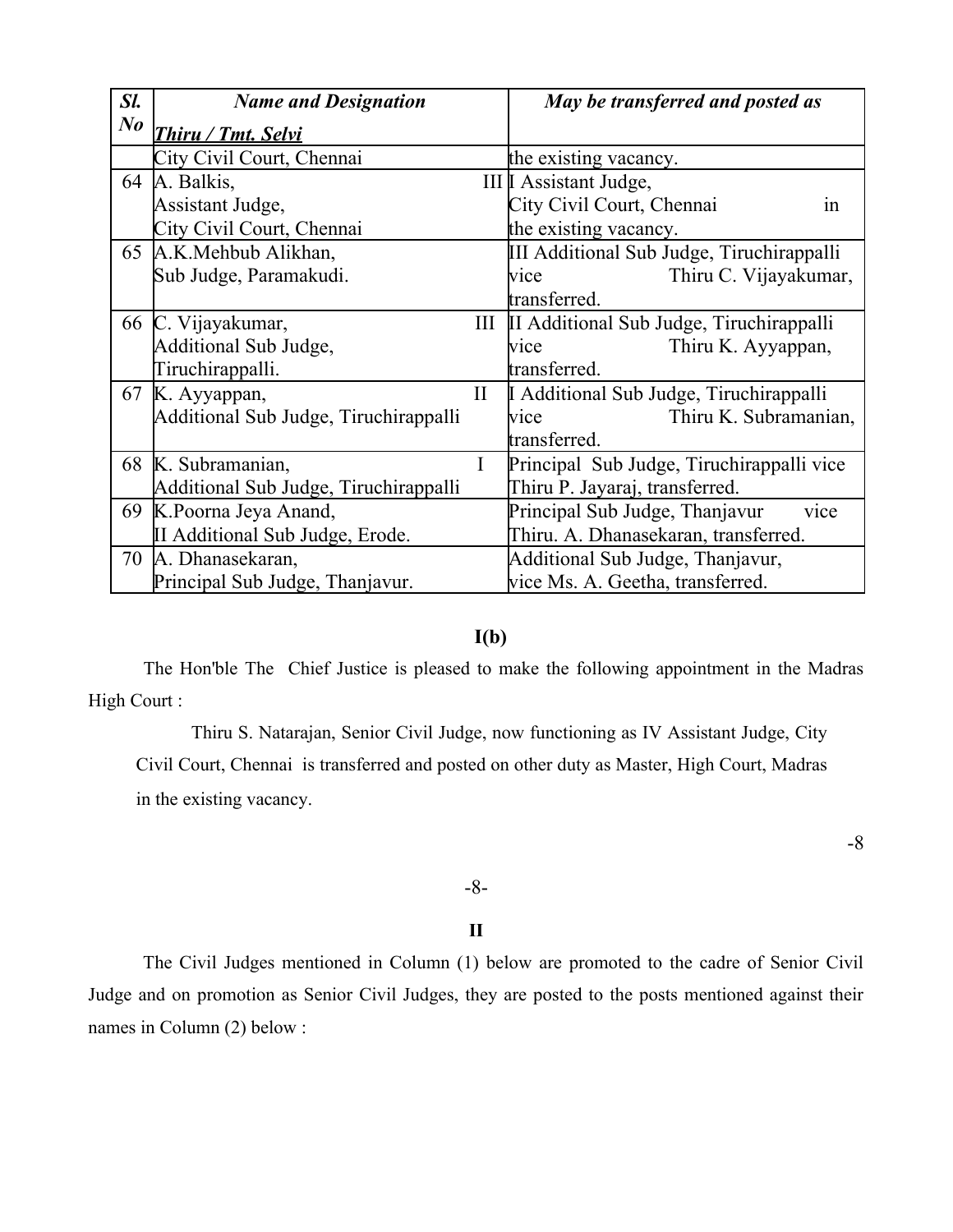| $ S1. No $ Name and Designation of Promotee Senior<br><b>Civil Judges</b> | On promotion, posted as                     |
|---------------------------------------------------------------------------|---------------------------------------------|
| (1)                                                                       |                                             |
| <b>Thiru / Tmt / Selvi</b>                                                |                                             |
| M.E.Padma,                                                                | Sub Judge,                                  |
| District Munsif-cum-Judicial Magistrate,                                  | Virudhunagar vice Thiru Y.Gladstone Blessed |
| Natham.                                                                   | Tagore, transferred.                        |
| S. Shanmugavel,                                                           | Sub Judge,                                  |
| Principal District Munsif, Alandur.                                       | Dharmapuri vice Thiru S.Govindarajan,       |
|                                                                           | transferred.                                |

**III**

The relieving and joining instructions to the aforesaid officers will be issued later.

HIGH COURT, MADRAS -Sd/ P. KALAIYARASAN

DATED : 08.08.2014. REGISTRAR GENERAL

To

- 1 The Officers concerned.
- 2 The Offices of the Officers concerned.
- 3 All Principal District Judge / District Judge,
- 4 All Chief Judicial Magistrate,
- 5 The Senior Accounts Officer (GAD-IV), Office of the Principal Accountant General (A & E), Chennai-18.
- 6 The Pay and Accounts Officer, High Court, Madras / Madurai.